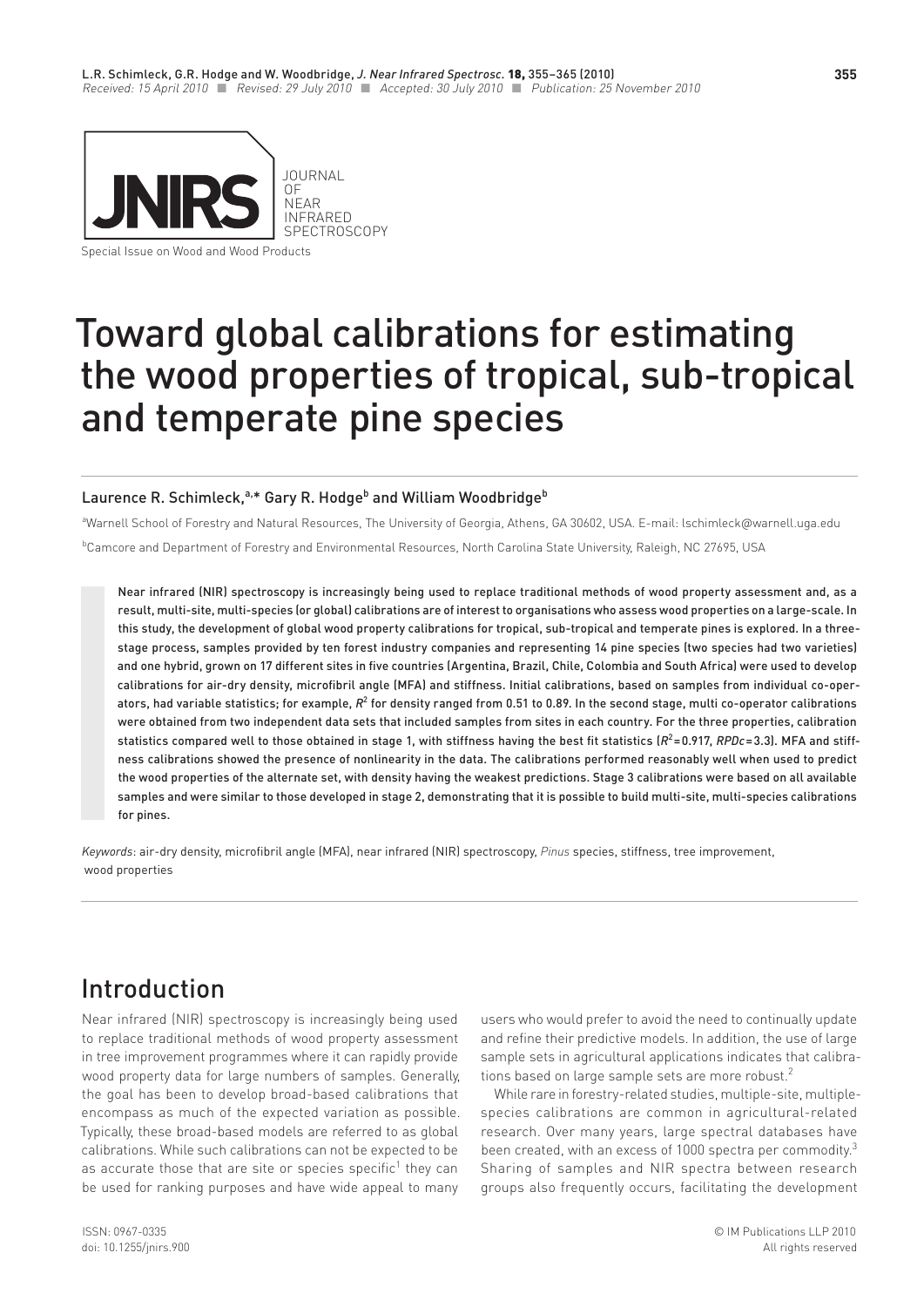of extremely large spectral databases. For example, Berzaghi et al.<sup>2</sup> reported the development of multiple-site forage calibrations based on a dataset of over 21,000 samples from Australia, Belgium, Canada, Germany, Italy, Sweden and the  $IIS<sub>Δ</sub>$ 

The scale of this work has yet to be duplicated in wood-related research and Schimleck<sup>4</sup> attributed this to several factors including the short history of wood-related NIR research, the failure of NIR to be adopted on a large-scale for the estimation of wood properties, the cost and difficulty of determining many wood properties and the lack of a consistent method for the determination of some wood properties, for example, pulp yield. A further barrier that Schimleck<sup>4</sup> did not identify is the difficulty of sharing samples between forestry-related companies (who frequently use NIR spectroscopy in their breeding programmes) and research groups owing to concerns over intellectual property.

However, there are examples of wood chemistry-related calibrations based on multiple sites and multiple species, and while not global in their size, they should be noted. Early examples include Garbutt et al.<sup>5</sup> who reported cellulose and lignin calibrations based on mixed species (13 eucalypts, one hybrid) and Michell<sup>6</sup> who developed calibrations for several wood and pulp quality parameters using native forest grown *Eucalyptus globulus* from 10 locations in Tasmania, Australia. Later studies included more species and sites, $7,8$  while, more recently, Downes et al.<sup>9,10</sup> have reported calibrations for cellulose and pulp yield based on eucalypt samples from across the entire temperate zone of Australia.

Studies have also attempted to develop multiple-site calibrations for estimating the physical–mechanical properties of wood.11,12 Both studies were based on a single species (*Pinus taeda*) but included samples from several different sites. The study by Jones *et al*. 11 is notable as it was based on samples analysed by the SilviScan instruments. The SilviScan instruments, developed by CSIRO (Australia), utilise X-ray densitometry, diffractometry and image analysis to accurately measure several wood properties at high spatial resolution.13–15 In addition, the analysis, compared to many other wood properties, is of relatively low cost, making it possible to build large calibration sets based on SilviScan tested samples. This is particularly true if NIR spectra are collected from multiple adjacent sections of the wood strip analysed by SilviScan.

As noted earlier, the development of global wood property calibrations is of great interest, particularly to organisations with tree improvement programmes that frequently have to assess the wood properties of many species, grown on a range of sites. One such organisation is Camcore, a nonprofit, international programme based at North Carolina State University (www.camcore.org), which is involved in the conservation of tropical and subtropical forest tree species. Camcore conduct considerable research on *Pinus* species and has established extensive field trials in several countries which aim to evaluate the growth, wood properties and adaptability of many pine species and provide information

on their suitability for deployment in plantations. Camcore work with a number of forest industry related co-operators and establish trials on their lands. Hence, plantations can be established with the same species but in several different countries providing a unique opportunity to explore geographically diverse, multiple-species, multiple-site wood property calibrations.

Recently, Camcore initiated a study that aimed to examine the wood properties [air-dry density, microfibril angle (MFA) and stiffness] of 14 pine species (two species had two varieties) and one hybrid, grown on 17 different sites in five countries (Argentina, Brazil, Chile, Colombia and South Africa). Ten different industry co-operators provided core samples for analysis. Owing to the large number of samples involved and the prohibitive cost of analysing all the samples, the wood properties of the samples were to be determined using NIR spectroscopy. The development of wood property calibrations based on the selected cores is described in this study.

The first phase of this study was the establishment of multipine species wood property calibrations for each co-operator using a sub-sample of the cores. The calibrations were used to predict the wood properties of the remaining cores and this data was compiled and used to examine radial trends (pithto-bark variation) in wood properties for the pine species/ varieties/hybrids (this component of the study will be the subject of a separate manuscript). Following the development of individual co-operator calibrations, multi co-operator calibrations (sites from each country were included in the calibration) were explored and tested on a separate test set. Finally, samples from all co-operators were combined and used to explore the development of global NIR calibrations for predicting air-dry density, MFA and stiffness.

### Material and methods Sample origin

A total of 3323 breast height cores (12mm in diameter) were provided by ten forest industry co-operators in five countries: Alto Paraná and Bosques del Plata (Argentina), Klabin and Rigesa (Brazil), Arauco Bioforest and CMPC Forestal Mininco (Chile), Smurfit Kappa Cartón de Colombia (Colombia) and Komatiland Forests, Sappi Forests and Mondi (South Africa). The cores represented 14 pine species (two species had two varieties) and one hybrid and were grown on 17 different sites. A sub-sample of 370 cores was selected for SilviScan/NIR analysis and the development of wood property calibrations. The origin of the selected core species included by location and the number of cores per species are summarised in Table 1.

### Preparation of radial strips

Increment cores were dried, glued to core holders and sawn into radial strips using a twin blade saw. Strip dimensions were 2mm tangentially and 7mm longitudinally; radial length was determined by the pith-to-bark length of the sample.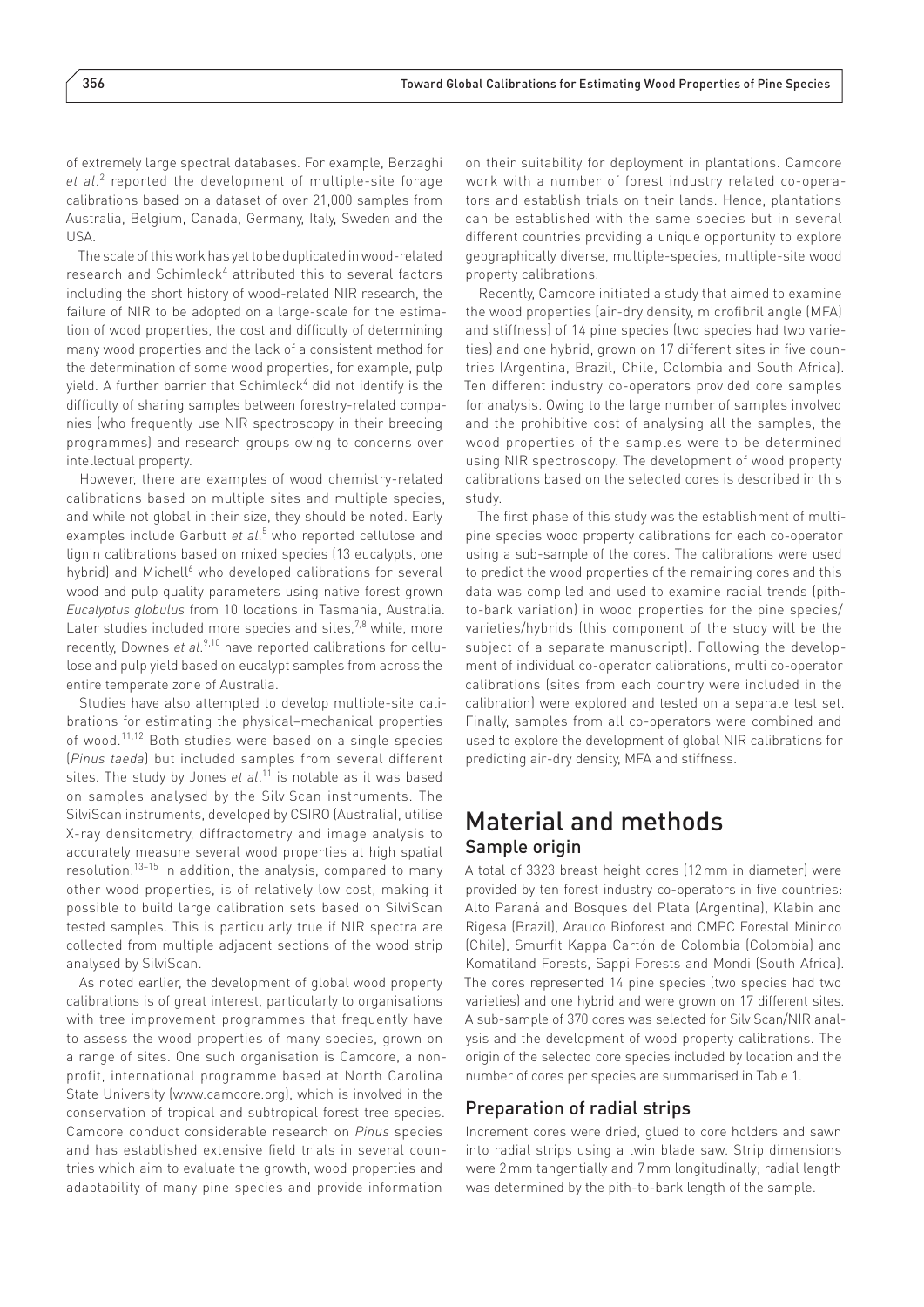| ١                         |
|---------------------------|
|                           |
|                           |
|                           |
| - IID DIED DIED DIED DIED |
|                           |
|                           |
|                           |
|                           |
|                           |
|                           |
|                           |
|                           |
|                           |
|                           |
|                           |
|                           |
|                           |
|                           |
|                           |
|                           |
|                           |
|                           |
|                           |
| ant of wood property car  |
|                           |
|                           |
|                           |
|                           |
|                           |
|                           |
|                           |
|                           |
|                           |
|                           |
|                           |
|                           |
|                           |
|                           |
|                           |
|                           |
|                           |
|                           |
|                           |
|                           |
|                           |
|                           |
|                           |
| $\vdots$                  |
|                           |
|                           |
|                           |
|                           |
|                           |
| is 446.                   |
|                           |
|                           |
|                           |
|                           |
|                           |
|                           |
|                           |
|                           |
|                           |
|                           |
|                           |
|                           |
|                           |
|                           |
|                           |
|                           |
|                           |
|                           |
|                           |
|                           |
|                           |
|                           |
|                           |
|                           |
|                           |
|                           |
|                           |
|                           |
|                           |
|                           |
|                           |
| ,<br>3<br>:               |
|                           |
|                           |
|                           |
|                           |
|                           |
| Cummmanus of came         |
|                           |
|                           |
|                           |
|                           |
| Table 1.5                 |

| Country and   | Site                                                                                                                                                                                                               | Age             | iat.                    | puo                                 | Elev                 | Precip                                                                                                                                         |   |             |                                            |                     |            |                |   | Sample*    |            |                          |        |            |        |              |        |                |
|---------------|--------------------------------------------------------------------------------------------------------------------------------------------------------------------------------------------------------------------|-----------------|-------------------------|-------------------------------------|----------------------|------------------------------------------------------------------------------------------------------------------------------------------------|---|-------------|--------------------------------------------|---------------------|------------|----------------|---|------------|------------|--------------------------|--------|------------|--------|--------------|--------|----------------|
| co-operator   |                                                                                                                                                                                                                    |                 |                         |                                     | $\widehat{\epsilon}$ | [mm]                                                                                                                                           | ⋖ | m           | ≏<br>ပ                                     | ш                   | ட          | ပ              | I |            | ┑          | $\leq$                   | ┙      | Σ          | z      | ௳<br>$\circ$ | ය      | œ              |
| Argentina     |                                                                                                                                                                                                                    |                 |                         |                                     |                      |                                                                                                                                                |   |             |                                            |                     |            |                |   |            |            |                          |        |            |        |              |        |                |
| ARG-1         | Timbauva                                                                                                                                                                                                           | $\infty$        | S<br>27°59'             | $01'$ W<br>-99                      | 127                  | 1470                                                                                                                                           | 5 |             |                                            |                     | $\sim$     |                |   |            | $\Box$     |                          |        |            | $\Box$ | $\Box$       |        | 26             |
| $ARG-2$       | El Piray                                                                                                                                                                                                           | $\infty$        | S<br>$26^{\circ}$ 02'   | 54° 37' W                           | 195                  | 1965                                                                                                                                           |   |             | 5                                          | $\sqrt{2}$          | 5          |                |   |            | 5          |                          | ╰      |            | 5      | 5            | 5      | 17             |
| Brazil        |                                                                                                                                                                                                                    |                 |                         |                                     |                      |                                                                                                                                                |   |             |                                            |                     |            |                |   |            |            |                          |        |            |        |              |        |                |
| $BRZ-1$       | Imbauzinho124A                                                                                                                                                                                                     | $17 - 18$       | $24^{\circ}$ 16' S      | 50° 38' W                           | 780                  | 1473                                                                                                                                           |   | 5           |                                            |                     |            |                |   |            | 5          |                          |        |            | 5      | S            |        | 20             |
| $BRZ-2$       | São João da Barra                                                                                                                                                                                                  | $\supseteq$     | $26^{\circ}$ 07' S      | $_{\odot}$ $\times$<br>$50^{\circ}$ | 780                  | 1713                                                                                                                                           |   |             | $\sim$                                     |                     | $\sqrt{2}$ |                |   |            |            |                          | $\sim$ |            | ó      |              |        | 23             |
| Chile         |                                                                                                                                                                                                                    |                 |                         |                                     |                      |                                                                                                                                                |   |             |                                            |                     |            |                |   |            |            |                          |        |            |        |              |        |                |
| CHL-1         | El Salto                                                                                                                                                                                                           | $\overline{5}$  | S<br>39°59'             | $\frac{1}{2}$<br>$72^{\circ}$       | 250                  | 542                                                                                                                                            |   |             |                                            | 5                   | $\Box$     |                |   | $\sqrt{2}$ |            |                          | $\Box$ | $\sqrt{2}$ |        | $\Box$       |        | 30             |
|               | Los Ríos                                                                                                                                                                                                           | $\overline{5}$  | 37° 30' S               | 24' W<br>73°                        | 200                  | 1437                                                                                                                                           |   |             |                                            |                     |            | $\Box$         |   |            |            |                          |        | ç          |        |              |        | $\equiv$       |
| $CHL-2$       | Malvén                                                                                                                                                                                                             | $\circ$         | 38°36'5                 | 72° 24' W                           | 93                   | 1350                                                                                                                                           |   |             |                                            |                     | 5          |                |   |            |            |                          | 5      | 9          |        |              |        | $\geq$         |
|               | San Juan                                                                                                                                                                                                           | $\overline{14}$ | S<br>$37^{\circ}$ $02'$ | $\mu'$ /v<br>$72^{\circ}$           | 160                  | 1100                                                                                                                                           |   |             |                                            |                     |            | $\sqrt{2}$     |   | $\sqrt{2}$ |            |                          |        | $\sqrt{2}$ |        |              |        | $\overline{5}$ |
| Colombia      |                                                                                                                                                                                                                    |                 |                         |                                     |                      |                                                                                                                                                |   |             |                                            |                     |            |                |   |            |            |                          |        |            |        |              |        |                |
| $COL-1$       | San Benito                                                                                                                                                                                                         | $\geq$          | $2^{\circ}$ 35' N       | 33'W<br>Ω,<br>76°                   | 1848                 | 2155                                                                                                                                           |   |             |                                            |                     |            |                |   |            | 5          | S                        | 5      |            |        | $\sim$       | 5      | 24             |
| $COL-2$       | El Retiro                                                                                                                                                                                                          | $\frac{8}{2}$   | $2°37'$ N               | $33'$ W<br>76°                      | 1854                 | 2176                                                                                                                                           |   |             |                                            |                     |            |                | 5 |            | 5          | $\Box$                   | 5      |            |        |              |        | 20             |
| $COL-3$       | Sombreros                                                                                                                                                                                                          | $\Box$          | $2^{\circ}$ 17' N       | 76° 34' W                           | 2648                 | 2105                                                                                                                                           |   |             |                                            |                     |            |                |   |            | 5          | $\overline{\phantom{0}}$ | $\sim$ |            |        |              | 5      | $\approx$      |
| South Africa  |                                                                                                                                                                                                                    |                 |                         |                                     |                      |                                                                                                                                                |   |             |                                            |                     |            |                |   |            |            |                          |        |            |        |              |        |                |
| $SAF-1$       | Tweefontein                                                                                                                                                                                                        | $12 - 22$       | 25° 02' S               | Ш<br>$71$<br>$30^{\circ}$           | 55<br>$\equiv$       | 1953                                                                                                                                           |   |             |                                            |                     |            |                |   |            | 5          |                          | 5      |            |        | 5            | ╰      | ಸ              |
|               | Wilgeboom                                                                                                                                                                                                          | $11 - 20$       | $24^{\circ}58'$ S       | ш<br>$30^{\circ}$ 57'               | 960                  | 1253                                                                                                                                           |   | 5           |                                            |                     |            |                |   |            |            |                          | 5      |            |        |              | 5      | $\overline{5}$ |
|               | Witklip                                                                                                                                                                                                            | $11 - 20$       | 25° 11' S               | Ш<br>169<br>$30^{\circ}$            | 952                  | 1194                                                                                                                                           |   |             | 9                                          | $\Box$              |            |                |   |            | $\Box$     |                          | $\Box$ |            | $\Box$ | $\Box$       | 5      | 36             |
| $SAF-2$       | Elburg                                                                                                                                                                                                             | $\subseteq$     | 31°06'5                 | ш<br>$\overline{8}$<br>$28^{\circ}$ | 1360                 | 712                                                                                                                                            |   |             |                                            | $\Box$              | $\Box$     |                |   |            |            |                          | ᅿ      |            |        |              |        | $\overline{1}$ |
|               | Langweis                                                                                                                                                                                                           | $\overline{1}$  | 31° 11'5                | Ш<br>12'<br>$28^{\circ}$            | 1320                 | 712                                                                                                                                            |   |             |                                            |                     |            |                |   | 9          |            |                          | 5      |            |        |              |        | $\equiv$       |
| $SAF-3$       | Helvetia                                                                                                                                                                                                           | $\subseteq$     | S<br>25° 32'            | Ш<br>22'<br>$30^{\circ}$            | 1680                 | 770                                                                                                                                            |   |             |                                            | 5                   | $\sim$     | $\sim$         |   | 6          |            |                          | $\sim$ |            |        |              |        | 29             |
| Total         |                                                                                                                                                                                                                    |                 |                         |                                     |                      |                                                                                                                                                | 5 | $\subseteq$ | $\overline{\phantom{0}}$<br>$\overline{1}$ | 5<br>$\overline{ }$ | 37         | $\frac{9}{10}$ | 5 | 22         | $\sqrt{4}$ | $\circ$                  | 69     | 22         | 26     | 25<br>36     | $\sim$ | 370            |
|               | *Samples were from: A, P. caribaea; B, P. chiapensis; C, P. elliottii; D, P.                                                                                                                                       |                 |                         | ell x P. car;                       |                      | E, P. greggii N, F, P. greggii S; G, P. herrerae; H. P. kesiya; I, P. leiophylla; J. P. maximinoi; K. P. oocarpa; L. P. patula; M. P. radiata; |   |             |                                            |                     |            |                |   |            |            |                          |        |            |        |              |        |                |
|               | N. P. taeda; O. P. tecunumanii HE; P, P. tecunumanii LE; Q, P. teocote; R, total trees                                                                                                                             |                 |                         |                                     |                      |                                                                                                                                                |   |             |                                            |                     |            |                |   |            |            |                          |        |            |        |              |        |                |
| (LE) variety. | Note: there are two varieties of <i>P. greggii</i> recognised, a northern (N) variety variety. There are also two varieties of <i>P. tecunumanii</i> recognised, a high elevation (HE) variety and a low elevation |                 |                         |                                     |                      |                                                                                                                                                |   |             |                                            |                     |            |                |   |            |            |                          |        |            |        |              |        |                |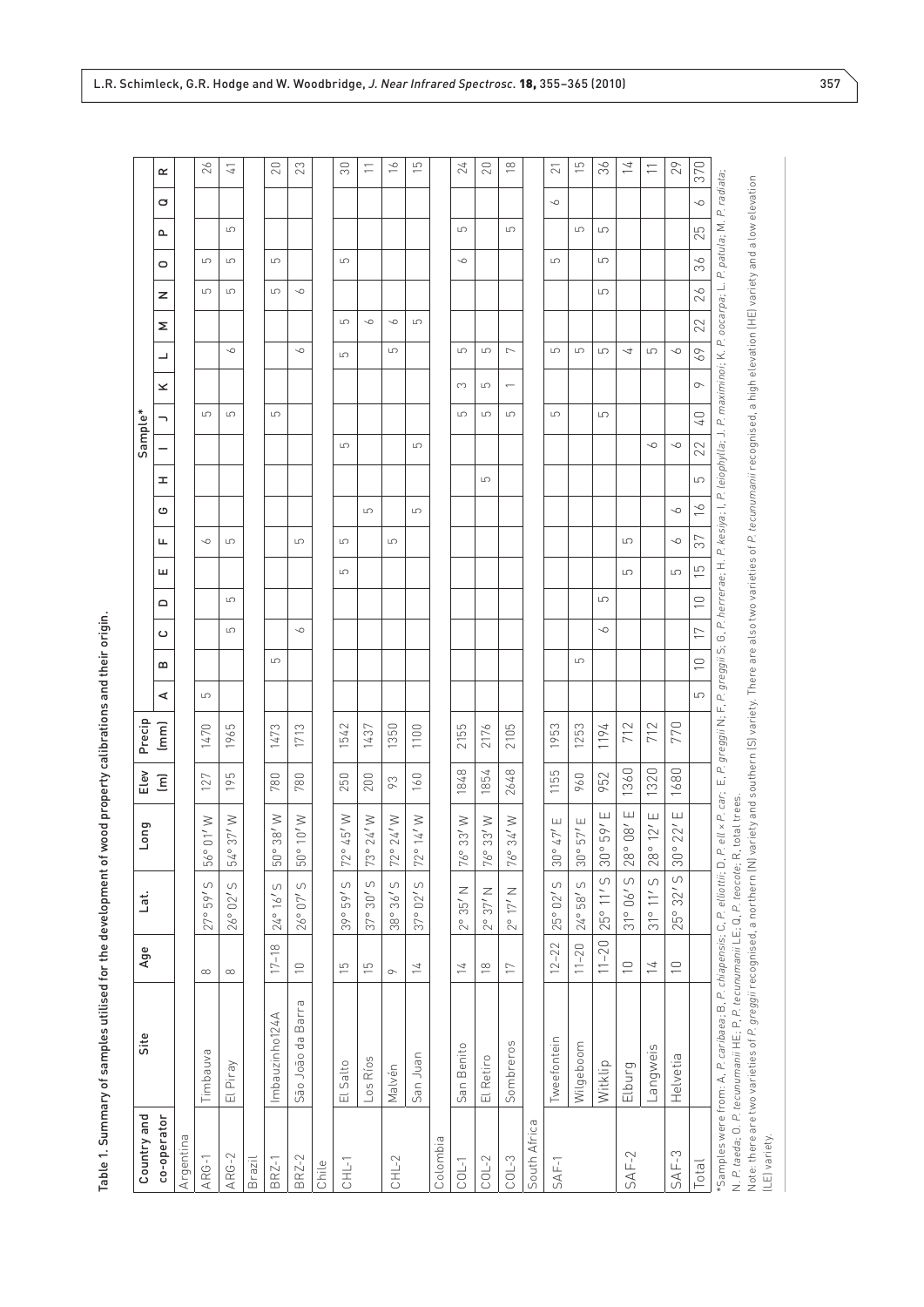### Near infrared spectroscopy

Diffuse reflectance NIR spectra were collected from the radial–longitudinal face of each strip in 10 mm increments using a Foss NIRSystems (Laurel, MD, USA) Model 5000 scanning spectrometer. Samples were held in a custommade holder that had been fitted with a 5 mm × 10 mm mask (the mask was used to ensure that an area of constant size was analysed). For each radial strip the first spectrum was collected from the bark end of the sample. The spectra were collected at 2 nm intervals over the wavelength range 1100–2498 nm. The instrument reference was a ceramic standard. Fifty scans were accumulated for each 10 mm section; these scans were averaged to give a single spectrum per section. All measurements were made in a controlled environment of 40% relative humidity and a temperature of 20°C.

### SilviScan analysis

The 370 radial strips were analysed by SilviScan at FPInnovations Paprican (Vancouver, Canada). For each strip, the following wood properties were measured:

- Air-dry density in 25 µm steps using X-ray densitometry
- MFA over 5 mm intervals using scanning X-ray diffractometry<sup>13,14</sup>
- Wood stiffness estimated at the same resolution as MFA by combining X-ray densitometry and X-ray diffraction data<sup>15</sup>

As with NIR analysis, the SilviScan measurements were made in a controlled environment of 40% relative humidity and a temperature of 20°C. The high-resolution SilviScan data were averaged over 10 mm sections from pith-to-bark for correlation with the NIR spectra. A statistical summary of measured wood properties for samples provided by each co-operator is given in Table 2.

| Company   | Property                                                | Minimum | Maximum | Average | <b>Standard deviation</b> |
|-----------|---------------------------------------------------------|---------|---------|---------|---------------------------|
| AL        | Air-dry density $\left[\text{kg}\,\text{m}^{-3}\right]$ | 238     | 723     | 435     | 85                        |
|           | $MFA$ $(°)$                                             | 9.9     | 44.5    | 25.4    | 6.1                       |
|           | SilviScan stiffness (GPa)                               | 1.2     | 16.0    | 6.5     | 3.0                       |
| AR        | Air-dry density $\left[\text{kg}\,\text{m}^{-3}\right]$ | 312     | 601     | 415     | 48                        |
|           | MFA (°)                                                 | 10.6    | 45.5    | 27.5    | 6.9                       |
|           | SilviScan stiffness (GPa)                               | 1.6     | 19.1    | 5.6     | 2.9                       |
| <b>BP</b> | Air-dry density ( $kg \, \text{m}^{-3}$ )               | 284     | 721     | 425     | 71                        |
|           | MFA (°)                                                 | 9.7     | 42.4    | 27.4    | 6.0                       |
|           | SilviScan stiffness (GPa)                               | 1.3     | 15.7    | 5.6     | 2.6                       |
| KB        | Air-dry density (kg m <sup>-3</sup> )                   | 304     | 806     | 490     | 101                       |
|           | MFA (°)                                                 | 9.0     | 40.1    | 20.8    | 6.9                       |
|           | SilviScan stiffness (GPa)                               | 2.0     | 20.6    | 9.5     | 4.1                       |
| KLF       | Air-dry density $\left[\text{kg m}^{-3}\right]$         | 298     | 724     | 468     | 89                        |
|           | MFA (°)                                                 | 8.0     | 44.6    | 21.8    | 7.4                       |
|           | SilviScan stiffness (GPa)                               | 1.1     | 23.4    | 8.6     | 4.4                       |
| <b>MC</b> | Air-dry density (kg m <sup>-3</sup> )                   | 304     | 545     | 416     | 46                        |
|           | $MFA$ <sup>[°]</sup>                                    | 4.8     | 42.7    | 28.7    | 6.0                       |
|           | SilviScan stiffness (GPa)                               | 1.9     | 12.8    | 5.1     | 2.1                       |
| <b>MD</b> | Air-dry density $\left[\text{kg}\,\text{m}^{-3}\right]$ | 273     | 611     | 410     | 51                        |
|           | $MFA$ <sup>[°]</sup>                                    | 11.2    | 48.0    | 27.9    | 7.6                       |
|           | SilviScan stiffness (GPa)                               | 1.8     | 17.4    | 5.3     | 2.5                       |
| <b>RG</b> | Air-dry density $\left[\text{kg}\,\text{m}^{-3}\right]$ | 295     | 613     | 432     | 74                        |
|           | MFA[°]                                                  | 16.0    | 42.1    | 29.6    | 4.7                       |
|           | SilviScan stiffness (GPa)                               | 2.0     | 11.0    | 4.8     | 1.8                       |
| SC        | Air-dry density $\left[\text{kg}\,\text{m}^{-3}\right]$ | 266     | 835     | 468     | 107                       |
|           | MFA[°]                                                  | 7.4     | 40.8    | 21.4    | 6.6                       |
|           | SilviScan stiffness (GPa)                               | 2.4     | 28.3    | 9.1     | 5.0                       |
| SP        | Air-dry density (kg m <sup>-3</sup> )                   | 298     | 518     | 415     | 53                        |
|           | $MFA$ <sup>(<math>\circ</math></sup> )                  | 1.2     | 46.0    | 27.6    | 6.1                       |
|           | SilviScan stiffness (GPa)                               | 1.9     | 12.6    | 4.9     | 2.2                       |

### Table 2. Summary statistics for each wood property and industrial co-operator. The data presented refers to individual 10mm increments.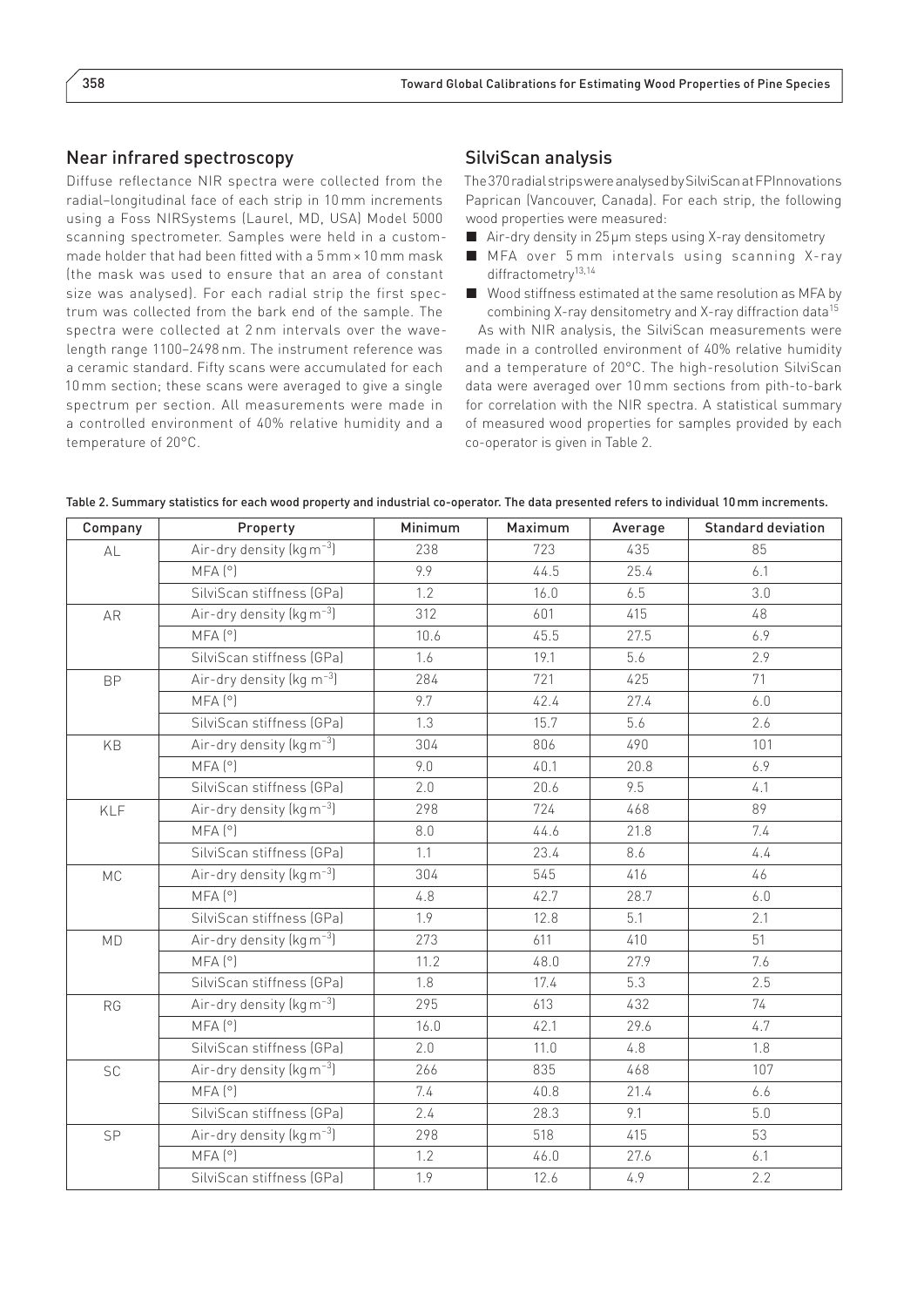### Wood property calibrations

Wood property calibrations were developed for three properties: air-dry density, MFA and stiffness. The Unscrambler software (version 9.2) and partial least squares (PLS) regression (with four cross-validation segments) was used to build the calibrations. For each calibration, the number of factors used was recommended by the software.

The calibrations were built in three stages:

- Stage 1. Multiple pine species calibrations were developed for each individual co-operator. For these calibrations a maximum of ten factors were used.
- Stage 2. Multi co-operator calibrations that included a mix of sites from each country were then obtained. There was a range of possible options for building these calibrations but the approach we chose involved splitting the samples into two sets: one for calibration, the other prediction, that included samples from each country but from different co-operators, i.e. CHL-1 and CHL-2 are both from Chile but were in different sets. The exception was Colombia, where all samples were provided by one co-operator. However, plantations were established at different locations and location became the basis for splitting the samples into two sets. Set 1 included samples from ARG-1, BRZ-1, CHL-1, COL-1 and SAF-1, while set 2 included samples from ARG-2, BRZ-2, CHL-2, COL-2 and -3 and SAF-2 and -3. Wood property calibrations were developed for the two sets and tested on each other. Owing to the greater variability represented by the expanded set, 15 factors were used to develop calibrations;

■ Stage 3. The final stage involved developing wood property calibrations using all samples, i.e. samples provided by the 10 co-operators in five countries (17 different sites) and representing 14 pine species (two species had two varieties) and one hybrid. Again, owing to the greater variability, 15 factors were used for calibration.

The standard error of calibration (*SEC*) (determined from the residuals from the final calibration), standard error of cross-validation (*SECV*) (determined from the residuals of each cross-validation phase) and the coefficient of determination  $(R^2)$  were used to assess calibration performance. The ratio of performance to deviation (RPD<sub>c</sub>),<sup>16</sup> calculated as the ratio of the standard deviation of the reference data to the *SECV*, was also used to assess calibration performance. Determination of the *RPD*<sub>c</sub> allowed comparison of calibrations developed for different wood properties that have different ranges in values.

The Stage 2 calibrations were used to predict the wood properties of the alternate sample set, i.e. set 1 calibrations were used to predict the wood properties of set 2 and vice versa. The standard error of prediction (*SEP*) was used to give a measure of how well a calibration predicted the parameter of interest for a set of samples that are different from the calibration set. The predictive ability of calibrations was assessed from the  $R_\text{\tiny{p}}^{\text{\tiny{2}}}$  and the ratio of performance to deviation (*RPD*<sub>a</sub>) (ratio of the standard deviation of the reference data to the *SEP*).

### Spectral pretreatment

Stage 1 wood property calibrations were obtained using untreated and multiplicative scatter (MSC) treated spectra. MSC was used to correct for differences in baseline offsets and path length due to differences in particle size,<sup>17</sup> here a function of differences in surface roughness of the radial strips.<sup>18</sup>

For stages 2 and 3 of the study, second-derivative spectra were utilised in addition to the untreated and MSC-treated spectra. NIR data was converted to the second derivative using the Savitzky–Golay approach, with left and right gaps of 8nm and second-order polynomial.

### Results

### Stage 1: Individual co-operator wood property calibrations

Wood property calibrations obtained for individual co-operators are summarised in Table 3. Generally, untreated spectra provided the strongest calibrations for density, while MSC-treated spectra provided the strongest statistics for MFA and stiffness and these calibrations are reported.

The calibrations for density were variable with  $R^2$  ranging from 0.51 (SAF-3) to 0.89 (COL1-3) and standard errors of calibration ranging from  $27 \text{ kg m}^{-3}$  to  $43 \text{ kg m}^{-3}$ . An important factor in determining the strength of individual density calibrations was the range of the density data. The SAF-3 density calibration had the narrowest range (220 kg m−3), while the COL1-3 calibration had the widest (568 kgm<sup>-3</sup>). In general, calibrations having a wide range of densities had the strongest statistics, the exception was the SAF-1 calibration that had a range of  $436 \text{ kg m}^{-3}$  (the third widest) but an  $R^2$  of 0.77 (the sixth best). Five factors were used for this calibration which was less than the higher ranked calibrations. If eight factors were used, the  $R^2$  only improved to 0.80. It was expected that *RPD*<sub>c</sub> would be consistent across co-operators as it is a relative measure not influenced by range; however, this was not observed and varied from 1.4 (CHL-2) to 2.3  $[ARG-1]$ 

The MFA calibrations were more consistent than those reported for density, with  $R^2$  ranging from 0.72 (SAF-3) to 0.87 (ARG-1) and standard errors ranging from 2.6° to 3.2°. Values of *RDP<sub>c</sub>* were frequently higher and more consistent than those observed for density; however, the range in *RPD*<sub>c</sub> was still considerable (1.8–2.6). Unlike density, the range in MFA was generally consistent, with MFA for eight of the ten co-operators having ranges of 31.2–38.0°. The exceptions were BRZ-2 (26.2°) and SAF-3 (44.8°). Despite the wide MFA range for SAF-3, it provided the weakest calibration statistics.

Calibrations for stiffness had the strongest statistics of the three properties with  $R^2$  ranging from 0.81 (SAF-3) to 0.920 (ARG-1) and *RPD*<sub>c</sub> ranging from 2.0 (SAF-3) to 3.2 (CHL-1) and SAF-1). Standard errors were variable ranging from 0.6GPa (BRZ-2) to 1.7GPa (BRZ-1). The range in stiffness data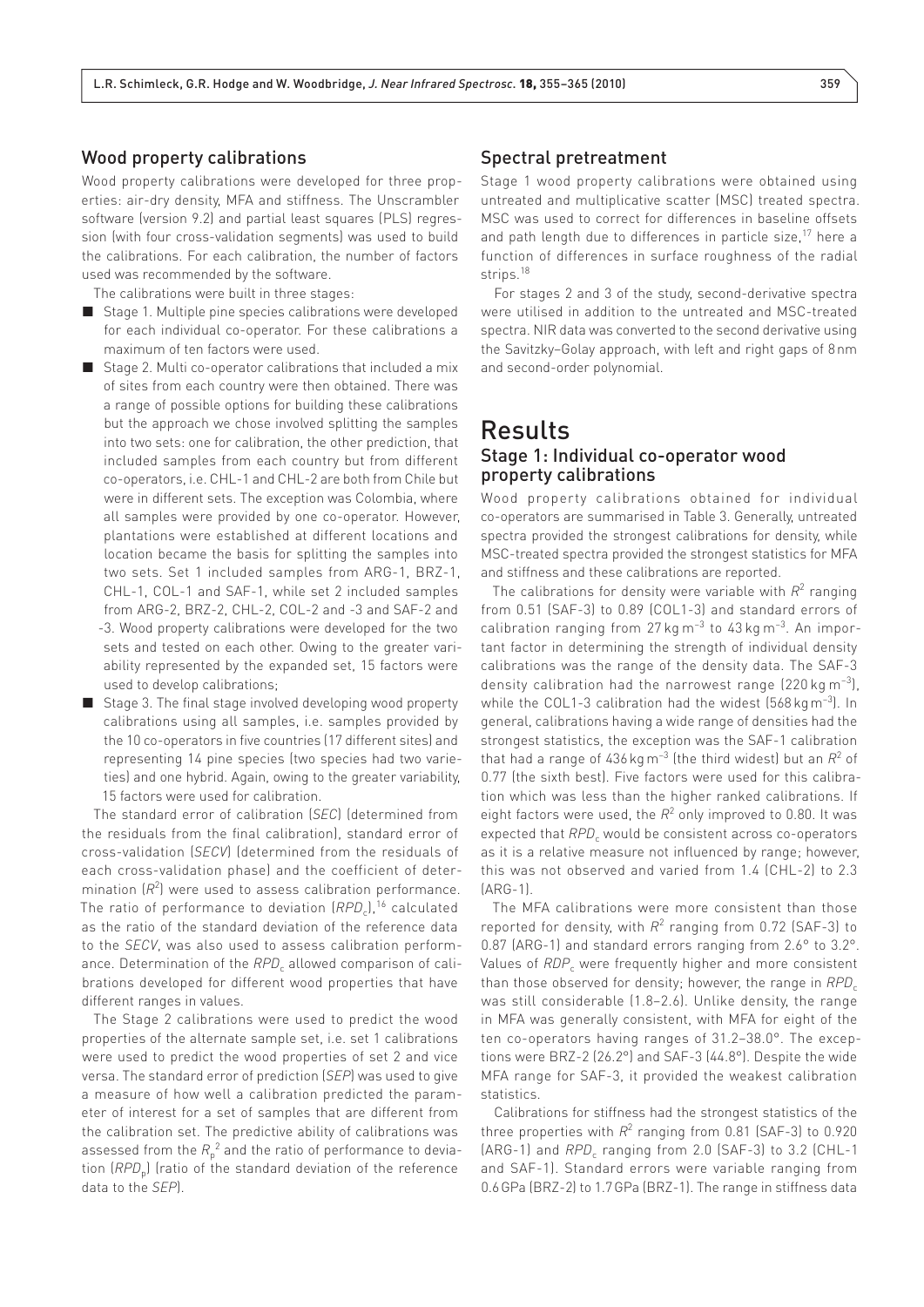| Company         | Property                                                | # factors      | $R^2$ | <b>SEC</b> | <b>SECV</b> | <b>RPD</b> | <b>Outliers</b> |
|-----------------|---------------------------------------------------------|----------------|-------|------------|-------------|------------|-----------------|
| AL              | Air-dry density (kgm <sup>-3</sup> )                    | 8              | 0.80  | 38         | 40          | 2.1        | 0               |
| $String = 41$   | $MFA$ <sup>[°]</sup>                                    | 9              | 0.80  | 2.7        | 2.9         | 2.1        | $\mathbf{1}$    |
| $Spectra = 296$ | SilviScan stiffness (GPa)                               | 7              | 0.90  | 1.0        | 1.0         | 3.0        | $\Omega$        |
| AR              | Air-dry density $\left[\text{kg}\,\text{m}^{-3}\right]$ | 7              | 0.68  | 27         | 28          | 1.7        | $\Omega$        |
| $String = 41$   | $MFA$ <sup>[°]</sup>                                    | 10             | 0.86  | 2.6        | 2.8         | 2.5        | $\overline{2}$  |
| $Spectra = 326$ | SilviScan stiffness (GPa)                               | 9              | 0.919 | 0.8        | 0.9         | 3.2        | $\overline{0}$  |
| <b>BP</b>       | Air-dry density $\left[\text{kg}\,\text{m}^{-3}\right]$ | 9              | 0.82  | 30         | 32          | 2.2        | $\Omega$        |
| $String = 26$   | MFA (°)                                                 | 9              | 0.87  | 2.1        | 2.3         | 2.6        | $\overline{0}$  |
| $Spectra = 211$ | SilviScan stiffness [GPa]                               | 9              | 0.920 | 0.7        | 0.8         | 3.2        | $\overline{0}$  |
| <b>KB</b>       | Air-dry density $\left[\text{kg}\,\text{m}^{-3}\right]$ | 5              | 0.82  | 43         | 44          | 2.3        | $\Omega$        |
| $String = 25$   | MFA (°)                                                 | 6              | 0.78  | 3.2        | 3.3         | 2.1        | $\Omega$        |
| $Spectra = 298$ | SilviScan stiffness [GPa]                               | 6              | 0.82  | 1.7        | 1.8         | 2.3        | $\Omega$        |
| <b>KLF</b>      | Air-dry density $\left[\text{kg}\,\text{m}^{-3}\right]$ | 5              | 0.77  | 43         | 43          | 2.1        | $\Omega$        |
| $String = 72$   | MFA (°)                                                 | 7              | 0.83  | 3.0        | 3.1         | 2.4        | $\overline{2}$  |
| Spectra= $675$  | SilviScan stiffness (GPa)                               | 9              | 0.909 | 1.3        | 1.4         | 3.2        | $\Omega$        |
| <b>MC</b>       | Air-dry density (kgm <sup>-3</sup> )                    | 8              | 0.56  | 31         | 33          | 1.4        | $\overline{0}$  |
| $String = 31$   | $MFA$ <sup>[°]</sup>                                    | 8              | 0.77  | 2.8        | 3.1         | 2.0        | $\overline{2}$  |
| $Spectra = 234$ | SilviScan stiffness [GPa]                               | 10             | 0.89  | 0.7        | 0.7         | 2.8        | $\Omega$        |
| <b>MD</b>       | Air-dry density $\left[\text{kg}\,\text{m}^{-3}\right]$ | 8              | 0.68  | 29         | 32          | 1.6        | $\mathbb O$     |
| $String = 25$   | $MFA$ <sup>[°]</sup>                                    | 9              | 0.82  | 3.2        | 3.6         | 2.1        | $\overline{2}$  |
| $Spectra = 195$ | SilviScan stiffness (GPa)                               | 8              | 0.915 | 0.7        | 0.9         | 2.9        | $\Omega$        |
| <b>RG</b>       | Air-dry density $\left[\text{kg}\,\text{m}^{-3}\right]$ | 10             | 0.84  | 29         | 33          | 2.2        | $\Omega$        |
| $String = 23$   | $MFA$ <sup>[°]</sup>                                    | 8              | 0.79  | 2.1        | 2.3         | 2.0        | 3               |
| $Spectra = 200$ | SilviScan stiffness (GPa)                               | 10             | 0.89  | 0.6        | 0.7         | 2.6        | $\overline{0}$  |
| SC              | Air-dry density $\left[\text{kg}\,\text{m}^{-3}\right]$ | 7              | 0.89  | 35         | 36          | 3.0        | $\mathbb O$     |
| $String = 62$   | MFA (°)                                                 | 8              | 0.82  | 2.8        | 2.9         | 2.3        | $\mathbf{1}$    |
| $Spectra = 605$ | SilviScan stiffness (GPa)                               | 5              | 0.903 | 1.6        | 1.6         | 3.2        | $\Omega$        |
| SP              | Air-dry density $\left[\text{kg}\,\text{m}^{-3}\right]$ | $\overline{2}$ | 0.51  | 37         | 37          | 1.4        | 3               |
| $String = 29$   | $MFA$ <sup>[°]</sup>                                    | 9              | 0.72  | 3.0        | 3.3         | 1.8        | $\overline{2}$  |
| $Spectra = 192$ | SilviScan stiffness (GPa)                               | 9              | 0.81  | 1.0        | 1.1         | 2.0        | $\mathbb O$     |

Table 3. Summary of wood property calibrations for each industrial co-operator. The number of radial strips analysed and number of NIR spectra collected are also shown.

across sites was also variable; COL1-3 had the widest range (25.9GPa) and BRZ-2 the narrowest (9.0GPa). Generally, the data with the widest stiffness range gave the strongest calibration statistics.

### Stage 2: Multi co-operator wood property calibrations

Following the development of individual co-operator calibrations, multi co-operator calibrations that included samples from sites from each country were explored. As described in the methods section, the samples were split into two sets (sets 1 and 2) that were used to develop wood property calibrations that were then tested on the alternate set. Table 4 reports the calibrations that gave the best performance in prediction and the corresponding math treatment.

For the three properties, calibration statistics compared well with those reported in Table 3, with stiffness having the best fit statistics. Calibration statistics were similar regardless of math treatment, while minor differences were observed among calibrations regarding the number of factors recommended (generally calibrations based on second derivative spectra used the fewest factors). Set 1 wood property calibrations had the highest *RPD<sub>c</sub>* for density and MFA [Figure 1(a) and (b)], while set 2 gave the highest for stiffness [Figure 1(c)]. It is apparent from Figure 1(b) and (c) that the calibrations for MFA and, to a lesser degree, stiffness show nonlinearity in the data. For the individual co-operator calibrations, clear nonlinearity was observed for some sets, in particular CHL-2 and SAF-2 for both properties and BRZ-1 for stiffness.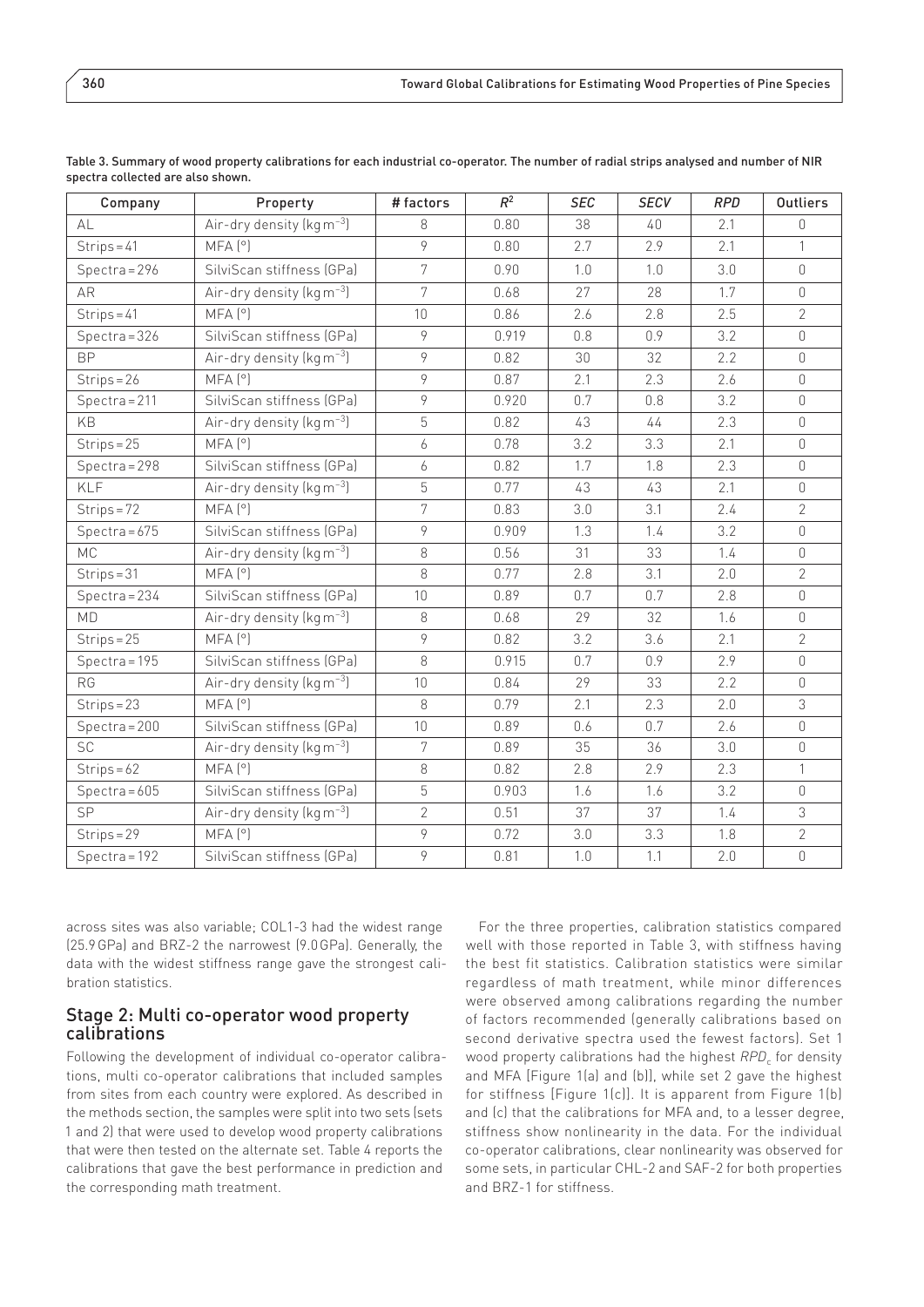|                                                         |           |       |            | Set 1 (1752 spectra) |         |          |         | <b>Tested on Set 2</b> |         |
|---------------------------------------------------------|-----------|-------|------------|----------------------|---------|----------|---------|------------------------|---------|
| Property                                                | # factors | $R^2$ | <b>SEC</b> | <b>SECV</b>          | $RPD_c$ | Outliers | $R_n^2$ | <b>SEP</b>             | $RPD_n$ |
| Air-dry density (kg m <sup>-3</sup> ) second derivative | 8         | 0.82  | 38         | 39                   | 2.3     |          | 0.71    | 46                     | 1.8     |
| MFA (°) raw                                             | 12        | 0.85  | 2.9        | 2.9                  | 2.5     |          | 0.76    | 3.5                    | 2.0     |
| SS stiffness (GPa) MSC                                  | 13        | 0.906 | 1.3        | $\overline{1.3}$     | 3.2     | $\Omega$ | 0.87    |                        | 2.7     |
|                                                         |           |       |            | Set 2 (1480 spectra) |         |          |         | Tested on Set 1        |         |
| Air-dry density (kg m <sup>-3</sup> ) second derivative |           | 0.77  | 39         | 41                   | 2.0     |          | 0.71    | 48                     | 1.9     |
| MFA (°) second derivative                               | 10        | 0.80  | 3.1        | 3.3                  | 2.1     |          | 0.81    | 3.3                    | 2.2     |
| SS stiffness (GPa) second derivative                    | 10        | 0.917 |            | $.2\,$               | 3.3     | 0        | 0.85    | $\overline{a}$         | 2.6     |

900 25 **(c) (a)**  $\overline{c}$ 800 20 <u>ົ</u> Measured stiffness (GPa) Measured stiffness (GPa) Measured density (kg/m<sup>3</sup> 700 15 600 500 10 8 factors 10 factors  $R^2 = 0.82$ 400  $R^2 = 0.917$  $SEC = 38 kg m<sup>-3</sup>$ SEC = 1.1 GPa 5 SECV =  $39$  kg m<sup>-3</sup> SECV = 1.2 GPa 300  $RPD_c = 2.3$  $RPD<sub>c</sub> = 3.3$ 200 0 200 300 400 500 600 700 800 900 0 5 10 15 20 25 NIR-estimated stiffness (GPa) NIR-estimated density ( $kg/m<sup>3</sup>$ ) 50 6 **(b)** 45 40 Measured MFA (degrees) Measured MFA (degrees) 35 30 25 20 80  $\epsilon$ 15 12 factors 10  $R^2 = 0.85$ SEC = 2.9 deg. 5  $SECV = 2.9$  deg. 0  $RPDC = 2.5$ -5 -5 0 5 10 15 20 25 30 35 40 45 50 NIR-estimated MFA (degrees) Figure 1. Relationships between SilviScan-measured and NIR-estimated wood properties for (a) density (set 1), (b) MFA (set 1) and (c) stiffness (set 2).

| Table 4. Summary of wood property calibrations for multi co-operator data sets (set 1 and set 2) and their predictive performance when |  |
|----------------------------------------------------------------------------------------------------------------------------------------|--|
| used to predict the wood properties of the alternate set.                                                                              |  |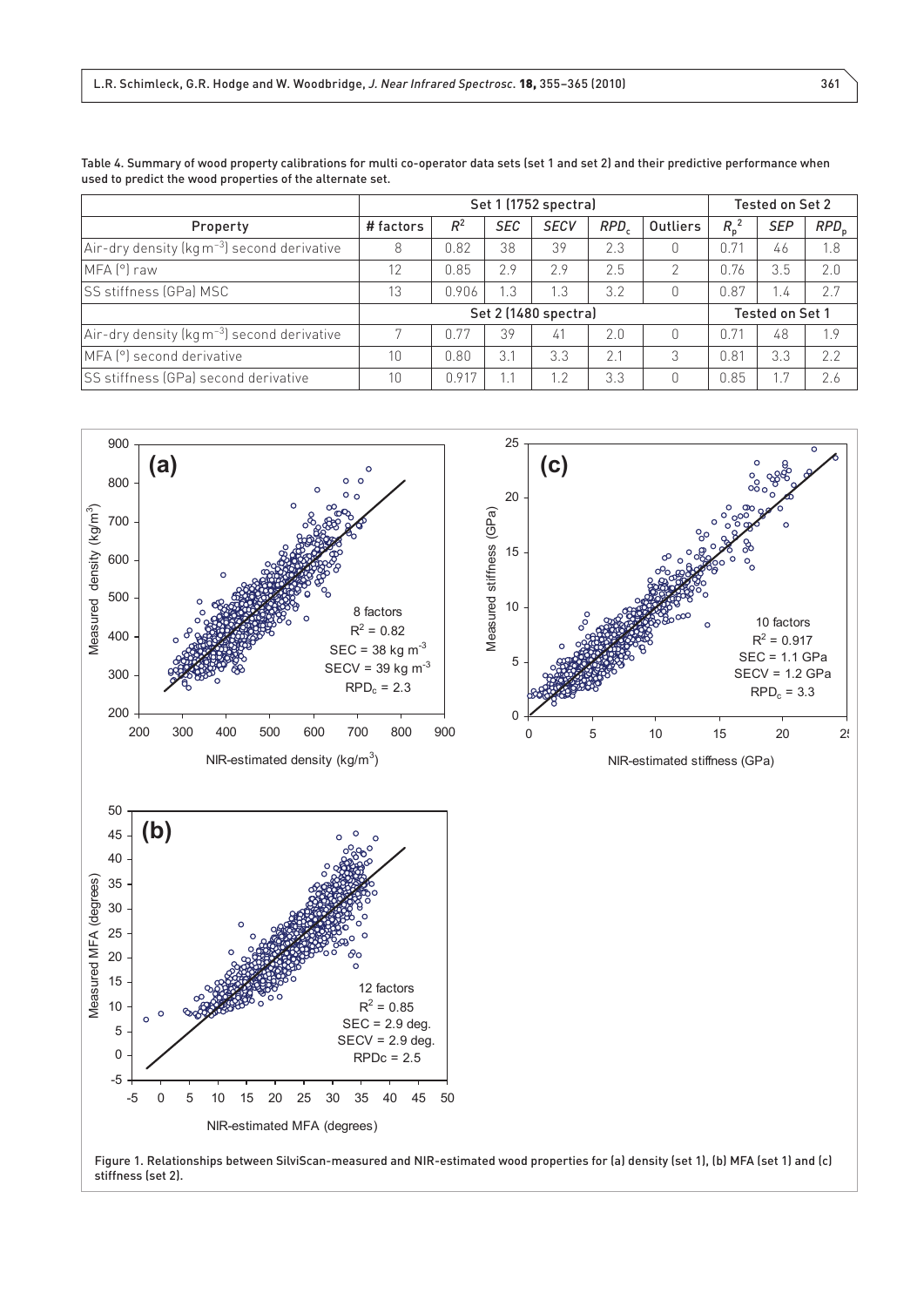

2 Toward global calibrations for estimating the wood properties of tropical, sub-tropical and

When used to predict the wood properties of the alternate set, calibrations performed reasonably well (Table 4). However, a marked reduction in prediction statistics was observed, particularly for density. The best performing calibration was the set 1 stiffness calibration based on MSC-treated spectra that predicted the stiffness of the set 2 samples with an  $R^2_\text{p}$ of 0.87 and a *RPD*<sub>n</sub> of 2.7 (Figure 2). For set 1, raw spectral data consistently gave the best performance, while for set 2 the second-derivative math treatment provided the strongest prediction statistics. The predictive performance of the density calibrations based on raw spectra was similar to those based on second-derivative spectra for both sets, while those based on MSC-treated spectra were clearly inferior.

#### Table 5. Summary of global wood property calibrations.

The set 2 calibrations when applied to the set 1 samples predicted the sections of two samples poorly, with extremely large residuals. Both samples were excluded when the wood properties of the set 1 samples were predicted by the set 2 calibrations. It is unknown why the wood properties of these samples were poorly predicted. Both samples were examined for the presence of knots and other defects but appeared normal. Both samples had also been analysed by SilviScan, and examination of the wood property data did not reveal any anomalies; however, one of the excluded samples did have low MFA (maximum 26.5°).

### Stage 3: Wood property calibrations based on all samples

Sets 1 and 2 were combined and used to develop calibrations that included samples provided by all co-operators (14 pine species, one hybrid and two species each having two varieties). Untreated, and MSC-treated and second-derivative-treated spectra were used to develop the calibrations (Table 5).

Calibration statistics were generally similar to those observed in stage 2; however, the number of factors recommended for the various properties varied by math treatment making comparison difficult. Calibrations based on secondderivative spectra required the fewest factors, while those based on untreated spectra required the most. Of the three properties the stiffness calibrations, regardless of math treatment, had the strongest statistics, followed by MFA and density. The nonlinearity associated with both MFA and stiffness was again apparent. The relatively strong statistics demonstrate that wood property calibrations can be built using multiple pine species from different countries.

### **Discussion**

Calibrations reported in this study were developed in three stages: the first stage involved developing multi-species

| Property                                        | # Factors | $R^2$ | <b>SEC</b> | <b>SECV</b> | $RPD_c$ | <b>Outliers</b> |  |  |  |  |
|-------------------------------------------------|-----------|-------|------------|-------------|---------|-----------------|--|--|--|--|
| Untreated spectra                               |           |       |            |             |         |                 |  |  |  |  |
| Air-dry density $\left[\text{kg m}^{-3}\right]$ | 8         | 0.77  | 42         | 42          | 2.1     | $\theta$        |  |  |  |  |
| $MFA$ <sup>(<math>\circ</math></sup> )          | 12        | 0.82  | 3.2        | 3.2         | 2.3     | 5               |  |  |  |  |
| SS stiffness (GPa)                              | 11        | 0.901 | 1.3        | 1.3         | 3.1     | $\Omega$        |  |  |  |  |
| MSC treated spectra                             |           |       |            |             |         |                 |  |  |  |  |
| Air-dry density $\left[\text{kg m}^{-3}\right]$ | O         | 0.71  | 46         | 47          | 1.9     | $\Omega$        |  |  |  |  |
| $MFA$ <sup>(<math>\circ</math></sup> )          | 12        | 0.82  | 3.1        | 3.1         | 2.3     | 5               |  |  |  |  |
| SS stiffness (GPa)                              | 9         | 0.86  | 1.5        | 1.5         | 2.7     | $\Omega$        |  |  |  |  |
| Second-derivative treated spectra               |           |       |            |             |         |                 |  |  |  |  |
| Air-dry density $\left[\text{kg m}^{-3}\right]$ | 8         | 0.79  | 40         | 41          | 2.1     | $\Omega$        |  |  |  |  |
| $MFA$ <sup>(<math>\circ</math></sup> )          | 10        | 0.82  | 3.2        | 3.2         | 2.3     | 5               |  |  |  |  |
| SS stiffness (GPa)                              | 8         | 0.88  | 1.4        | 1.4         | 2.9     | 0               |  |  |  |  |

4 L.R. Schimleck, G.R. Schweizer, G.R. Hodge and W. Woodbridge and W. Woodbridge and W. Woodbridge and W. Wood<br>1970 – John Sterling, G.R. Schweizer, G.R. Hodge and W. Woodbridge and W. Woodbridge and W. Woodbridge and W.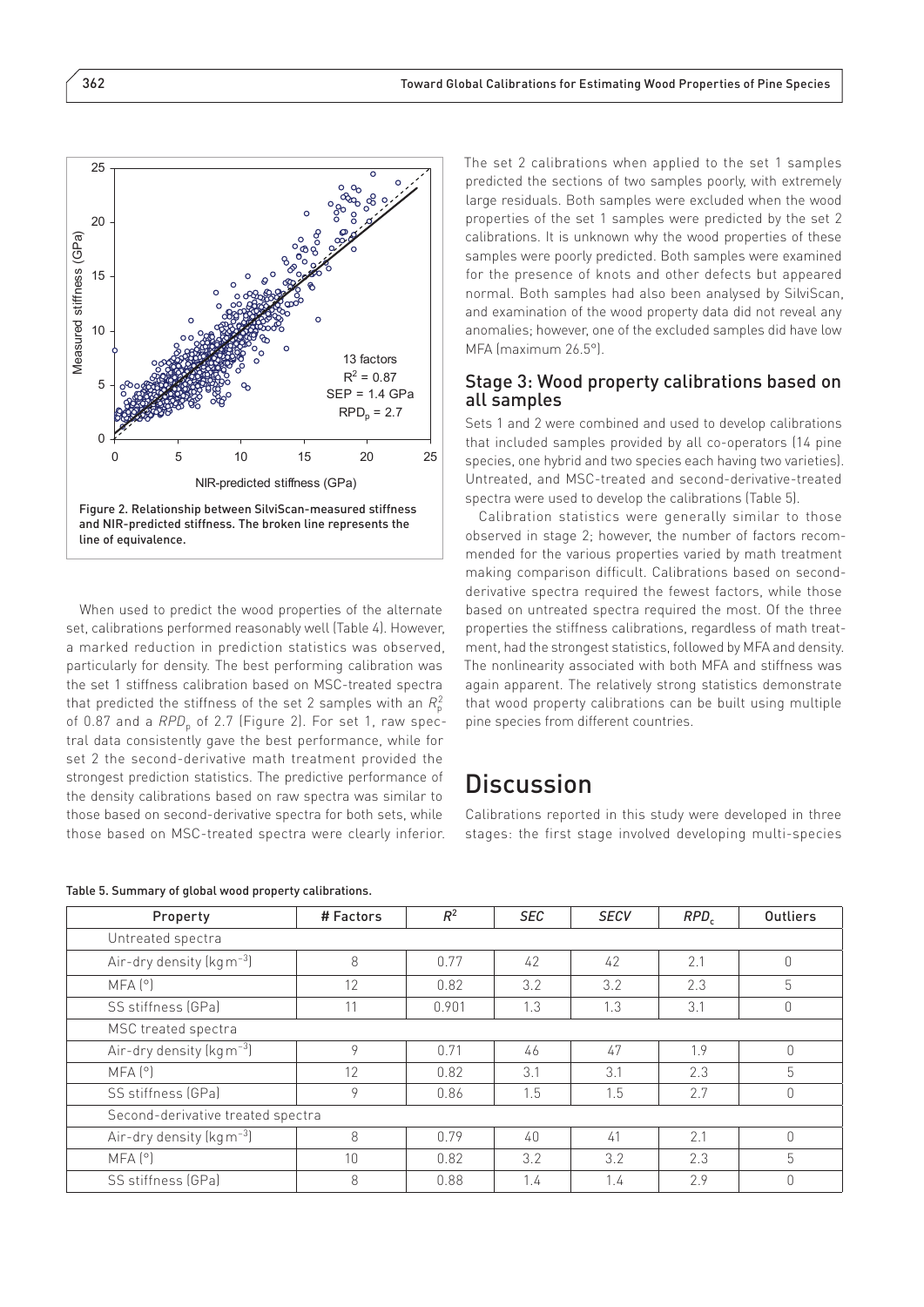calibrations for individual co-operators that may have included samples from more than one site; the second stage involved combining a mix of species and sites from each country; while the final stage involved building wood property calibrations based on samples from several different countries. As the size of the calibration set increased, calibration statistics generally decreased. However, the good performance of the calibrations when used to predict the wood properties of a separate test set (stage 2) demonstrates that it is possible to build multisite, multi-species calibrations for pines.

The stage 1 calibrations had variable statistics and for many sites were comparable to those reported in the literature (for example, Jones et al.<sup>11</sup>), particularly for stiffness. However, statistics for all SAF-3 calibrations were consistently poor having the lowest (or close to the lowest) *RPD*<sub>c</sub> values for each property. The importance of variability (or range) has been discussed in obtaining strong calibration statistics<sup>9</sup> and it is clear that range was important in obtaining good statistics for many of the calibrations. For the SAF-3 samples, density had a range of only 220kgm−3 which may be close to the lower limit (in terms of range) that calibrations for density can be obtained over. The age of the stands is also important in determining variability. Young stands have yet to produce mature wood and will not have the high density wood of older stands. It should be noted that SAF-3 trees were only 10 years old but younger stands such as ARG-1 and ARG-2 (eight years) provided stronger statistics.

An important aspect in trying to develop broad-based calibrations using a large number of samples is sample quality; ideally, samples as uniform as possible in terms of collection, storage, preparation and testing would be used. When analysing a large number of cores provided by a range of operators who have varying levels of knowledge and skill in sampling trees and preparing samples for analysis, problems related to sample quality can be expected. One of the problems we encountered in this study was that some of the samples were blue-stained owing to poor storage practices. An effort was made to exclude strips with excessive blue stain but samples that had a small amount of blue stain were included, and it became difficult to determine what should or should not be included. Another issue was strips that had excessively tilted tracheids, either due to the corer being at an angle during sampling or the core rolling in the sample holder when glued for sawing. Ideally, tracheid orientation would be consistent with minimal pitch (equivalent to spiral grain) and roll (tracheids tilted toward or away from the pith) but this was not possible in this study. Strips that had tracheids with excessive pitch were not tested but it was difficult to determine severity unless the end of the sample could be examined. As with blue-stain avoidance, determining which samples to exclude owing to excessive pitch was difficult. Such issues can influence calibration quality and reinforces the importance of adherence to sampling protocols and consistency in all aspects of sample collection, storage, preparation and testing.

The stage 2 calibrations were based on a greatly expanded sample set including pine species from five different

countries (Argentina, Brazil, Chile, Colombia and South Africa). Despite the wide geographical variation, statistics were comparable to those reported for the individual co-operators and the calibrations performed reasonably well when applied to a separate test set, i.e. set 1 calibrations were used to predict the wood properties of set 2 and vice versa. Considering that the calibrations were being applied to samples from different sites and, in many cases, different pine species, their performance was quite good. For example, for the sites sampled in Argentina, one site had five pine species, while the other site had seven (one species at this site had two varieties) and the two sites only had four species in common.

An important consideration for MFA and stiffness calibrations developed using large data sets is the presence of nonlinearity in the data. For MFA and stiffness calibrations based on data sets of limited variation (for example, Schimleck and Evans<sup>19,20</sup>), this has not been an issue but when samples from multiple sites have been combined, nonlinearity becomes apparent.21,22 Mora *et al*. 22 observed nonlinearity in *P. taeda* MFA and stiffness calibrations based on samples from sites in Georgia, North Carolina and South Carolina and utilised two kernel regression methods (radial basis functions partial least squares and least squares support vector machines) to accommodate the nonlinear behaviour of the data. Calibrations based on the two kernel regression methods provided stronger calibration statistics than partial least squares (PLS) regression and outperformed PLS regression when tested on a separate set, so it was concluded that both methods gave substantial improvements over PLS.<sup>22</sup> It is possible that the nonlinearity observed for MFA in this study and in others<sup>21,22</sup> is an artefact of its determination by SilviScan, which uses a variance approach.<sup>14</sup> SilviScan cannot give MFA measurements of lower than approximately 7° and the tendency for MFA measurements to cut off at around this value is apparent in Figure 1(b). Removal of these low MFA samples (and three high MFA samples) greatly reduces the appearance of nonlinearity.

It is interesting to consider how many wood properties appear to display nonlinearity when PLS calibrations are developed. In this study and those by Cogdill *et al*. 21 and Mora et al.,<sup>22</sup> MFA displayed the greatest nonlinearity followed by stiffness, while nonlinearity was not observed for density. SilviScan was used to determine the stiffness data utilised in this study and used a relationship that combines both X-ray densitometry and X-ray diffraction data<sup>15</sup> and the tendency for the stiffness relationship to be midway between that of density and MFA is consistent with this. Schimleck *et al*. 12 developed calibrations for stiffness using *P. taeda* samples from 81 plantations across the south-eastern US and did not observe nonlinearity in the data. The stiffness data utilised by Schimleck *et al*. 12 were determined using static bending. Other studies have developed broad based calibrations for lignin<sup>7</sup> and pulp yield<sup>9</sup> and neither reported issues related to nonlinearities.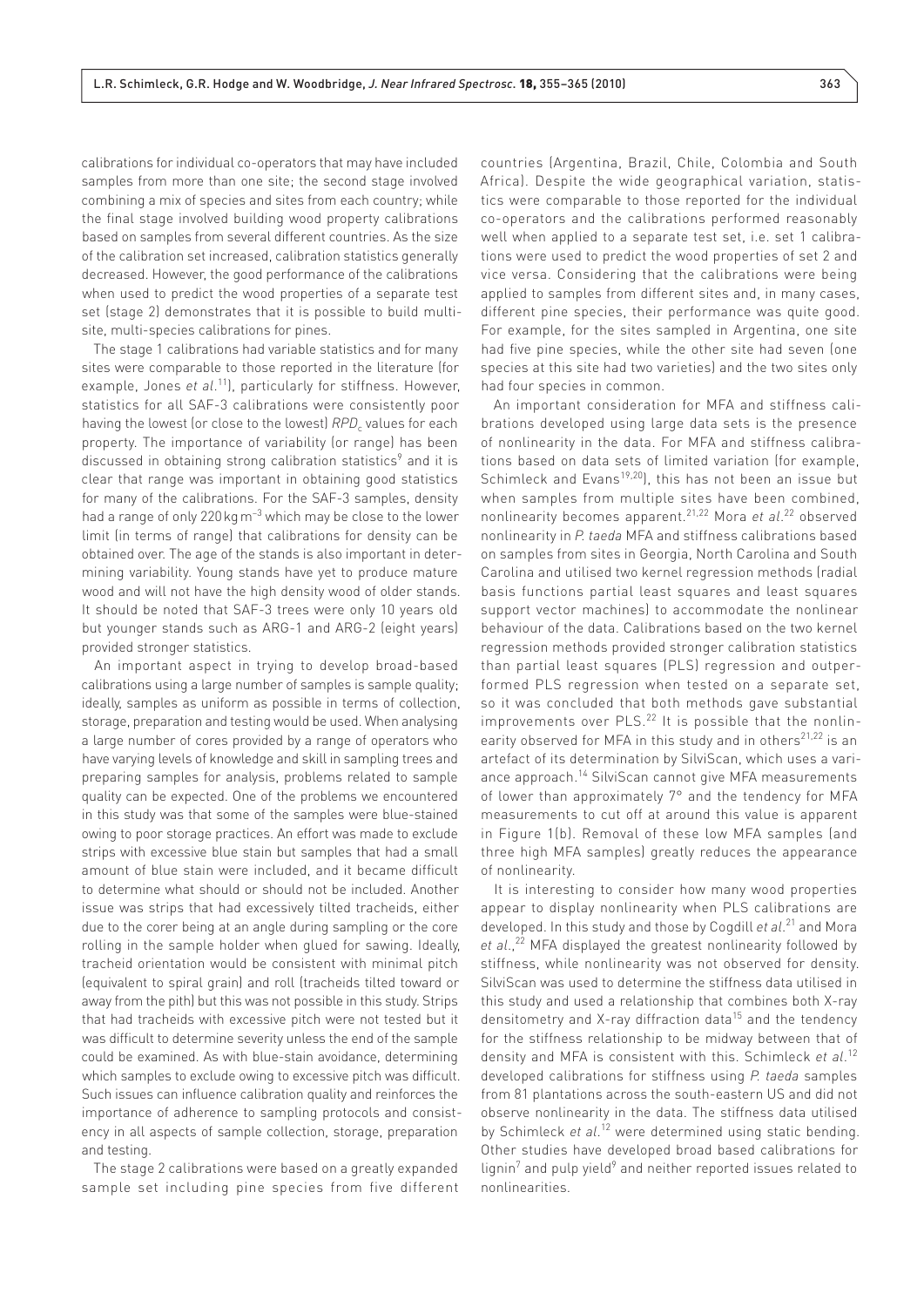The wood property calibrations reported here are unique in forestry-related research. Efforts to develop multi-site, multiple-species wood property calibrations are generally rare and those that do exist, while having considerable variation in terms of species represented, $8,9$  are limited to a single country. Hodge and Woodbridge<sup>7</sup> is an exception, utilising five tropical and sub-tropical pine species grown in Brazil and Colombia. As noted by Schimleck,<sup>4</sup> several barriers exist in creating broad-based wood property calibrations. One of the most important is the difficulty of companies and research organisations (both within a country and among countries) sharing wood samples that can represent considerable investment, both in terms of intellectual property and laboratory analysis. By working closely with a number of industry co-operators in several countries, Camcore is one of the few programmes that can overcome this barrier. Another question relates to the applicability of such calibrations. Generally, the activities of an organisation are tied to a certain country and/or region and there is little need to assess properties on a broad scale. Camcore is an organisation that works in many countries and can benefit from broad-based wood property calibrations for the preliminary assessment of potential plantation species.

# Conclusions

Density, MFA and stiffness calibrations were developed for a range of tropical, sub-tropical and temperate pine species. Samples were provided by ten forest industry companies and represented 14 pine species (two species had two varieties) and one hybrid, grown on 17 different sites in five countries (Argentina, Brazil, Chile, Colombia and South Africa). Wood property calibrations were developed in three stages. In the first stage, calibrations were obtained using samples provided by individual co-operators. Calibration statistics varied by co-operator, for example the  $R^2$  for density ranged from 0.51 to 0.89. Possible explanations for the variable statistics include differences in wood property variation, i.e. some sites demonstrated less variation in wood properties than others, owing to differences in age and species composition and variation in sample collection and preparation. In the second stage, multi co-operator calibrations that included samples from sites in each country were obtained. Two data sets were created: set 1 and set 2, and both sets provided calibration statistics for the three wood properties that compared well to those obtained in stage 1 with stiffness having the best fit statistics  $(R^2 = 0.917)$ . *RPD<sub>c</sub>*=3.3). MFA and stiffness, to a lesser degree, showed the presence of nonlinearity in the data. The calibrations performed reasonably well when used to predict the wood properties of the alternate set (set 1 calibrations were used to predict the wood properties of set 2 samples and vice versa) with density having the weakest predictions. Stage 3 calibrations were based on all available samples and were similar to those developed in stage 2, demonstrating that it is possible to build multi-site, multi-species calibrations for pines.

# Acknowledgements

The authors would like to thank all of the Camcore member organisations for their financial support of this research, and Coby Smith for collecting the NIR spectra utilised in this study.

## References

- 1. I. Murray, "Scattered information: philosophy and practice of near infrared spectroscopy", in *Near Infrared Spectroscopy: Proceedings of the 11th International Conference*, Ed by A.M.C. Davies and A. Garrido-Varo. NIR Publications, Chichester, UK, p. 1 (2004).
- 2. P. Berzaghi, P.C. Flinn, P. Dardenne, M. Lagerholm, J.S. Shenk, M.O. Westerhaus and I.A. Cowe, "Comparison of linear and non-linear near infrared calibration methods using large forage databases", in *Near Infrared Spectroscopy: Proceedings of the 10th International Conference*, Ed by A.M.C. Davies and R.K. Cho. NIR Publications, Chichester, UK, p. 107 (2002).
- 3. P. Dardenne, "Calibration transfer in near infrared spectroscopy", in *Near Infrared Spectroscopy: Proceedings of the 11th International Conference*, Ed by A.M.C. Davies and A. Garrido-Varo. NIR Publications, Chichester, UK, p. 19 (2004).
- 4. L.R. Schimleck, "Near infrared spectroscopy: A rapid, non-destructive method for measuring wood properties and its application to tree breeding", *N.Z. J. For. Sci*. 38, 14 (2008).
- 5. D.C.F. Garbutt, M.J. Donkin and J.H. Meyer, "Nearinfrared reflectance analysis of cellulose and lignin in wood", *Pap. S. Afr*. April, 45 (1992).
- 6. A.J. Michell, "Pulpwood quality estimation by near-infrared spectroscopic measurements on eucalypt woods", *Appita J*. 48, 425 (1995).
- 7. G.R. Hodge and W.C. Woodbridge, "Use of near infrared spectroscopy to predict lignin content in tropical and sub-tropical pines", *J. Near Infrared Spectrosc*. 12, 381 (2004). doi: [10.1255/jnirs.447](http://dx.doi.org/10.1255/jnirs.447)
- 8. L.R. Schimleck, G.D.S.P. Rezende, B.J. Demuner and G.M. Downes, "Estimation of whole-tree wood quality traits using near infrared spectra collected from increment cores", *Appita J*. 59, 231 (2006).
- 9. G.M. Downes, R. Meder, C. Hicks and N. Ebdon, "Developing and evaluating a multisite and multispecies NIR calibration for the prediction of Kraft pulp yield in eucalypts", *Southern Forests* 71, 155 (2009).
- 10. G.M. Downes, R. Meder and C. Harwood, "A multi-site, multi-species calibration for the prediction of cellulose content in eucalypt woodmeal", *J. Near Infrared Spectrosc*. 18, 381–387 (2010). doi: [10.1255/jnirs.910](http://dx.doi.org/10.1255/jnirs.910)
- 11. P.D. Jones, L.R. Schimleck, G.F. Peter, R.F. Daniels and A. Clark, "Nondestructive estimation of *Pinus taeda* L. wood properties for samples from a wide range of sites